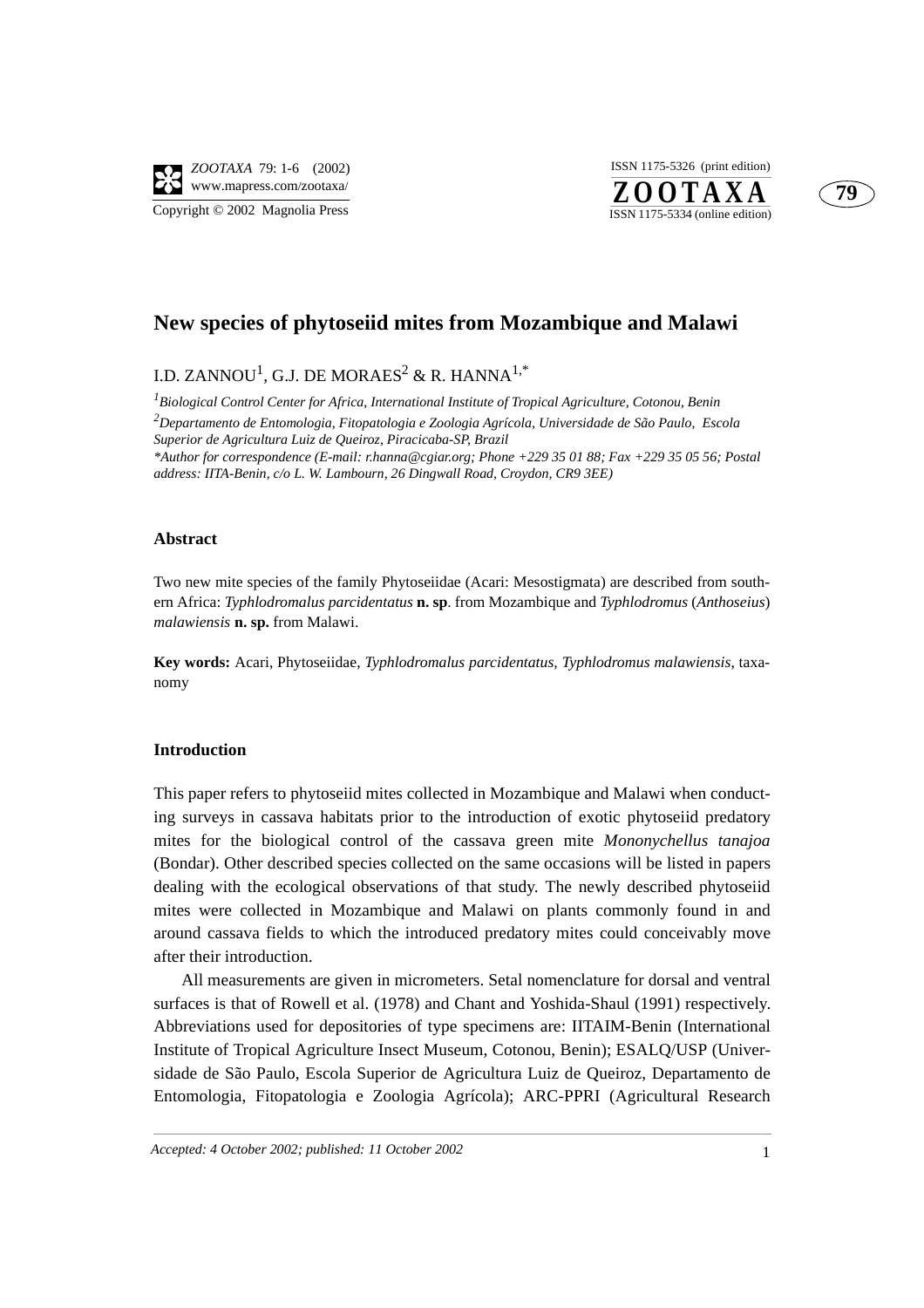**79**

**ZOOTAXA** Council, Plant Protection Research Institute, Biosystematics Division, Pretoria, South Africa); USNMNH (The United States National Museum of Natural History).

## **1***. Typhlodromalus parcidentatus* **n. sp.**

DIAGNOSIS - Females of this new species are similar to those of *Amblyseius rhusi* (Van der Merwe, 1965), but differ from them by the absence of distinct metasternal shields, much longer setae Z5, stouter and knobbed macrosetae on legs III and IV, and in that males of this new species do not have distinct notches lateral to preanal pores.

FEMALE – (Figs. 1A-1E) (5 specimens measured).

Dorsum – Dorsal shield with diagonal striae, 328 (313-343) long and 248 (240-250) wide at widest level of the proscutum. Setae j1 29 (26-30), j3 9 (8-9), j4 8 (6-9), j5 8, j6 8 (6-8), J2 10, J5 5, z2 9 (8-10), z4 9 (8-10), z5 8, Z1 8 (8-9), Z4 10 (10-11), Z5 57 (55-60), s4 14 (13-15), S2 13(10-15), S4 12 (10-13), S5 11 (10-13), r3 11 (10-11), R1 10 (9-10). Seta Z5 serrated; other setae smooth.

Peritreme – Extending to the level of insertion of j1.

Venter – All shields smooth and well sclerotized, except for posterior margin of sternal shield. Sternal shield with 3 pairs of setae and 2 pairs of lyrifissures. Setae st4 on integument. Distances between setae st1-st3 57 (54-58), st2-st2 72 (70-73), st5-st5 72 (70-75). With a pair of metapodal shields. Ventrianal shield vase-shaped, 103 (95-108) long, 54 (53-55) wide at level of ZV2 and 74 (70-78) wide at level of anus, with 3 pairs of preanal setae and a pair of pores posterior and slightly mesad to JV2.

Chelicera – Movable digit 26 (26-27) long, with 1 tooth; fixed digit 28 (28-29) long, with 5 teeth distally located on the inner edge of the digit and a *pilus dentilis*.

Spermatheca – Calyx 32 (30-33) long, funnel-shaped and bulged proximally; atrium distinct.

Legs – With knobbed macrosetae on legs III and IV: Sge III 31 (28-33), Sti III 23 (21- 25), Sge IV 47 (43-48), Sti IV 31 (28-33) and St IV 57 (53-60). No macrosetae on other legs. Chaetotaxy of genu II 2-(2,2)/0-1 and genu III 1-2/1-2/0-1.

 $MALE - (Figs. 1F & 1G)$  (5 specimens measured).

Dorsum – Dorsal shield with diagonal striae, 253 (253-255) long, 178 (176-181) wide at the widest level of proscutum. Setae j1 21 (20-22), j3 6 (6-7), j4 7 (6-8), j5 8 (7-8), j6 8 (7-9), J2 9 (9-10), J5 5 (4-5), z2 7, z4 9 (9-10), z5 8 (7-8), Z1 9 (9-10), Z4 10 (10-11), Z5 45 (42-46), s4 13 (13-14), S2 12 (11-12), S4 10 (10-11), S5 10, r3 10 (9-11), R1 9 (8-10). Seta Z5 serrated, other setae smooth.

Peritreme – Extending forward to level of insertion of z2.

Venter – Ventrianal shield sub-triangular, 93 (93-94) long, 143 (141-145) wide at anterior corners, with transverse striae anteriorly, 3 pairs of preanal setae, 4 pairs of small pores, one anterior to JV1 and 3 anterolateral, and a pair of large pores slightly posteromesad to JV2.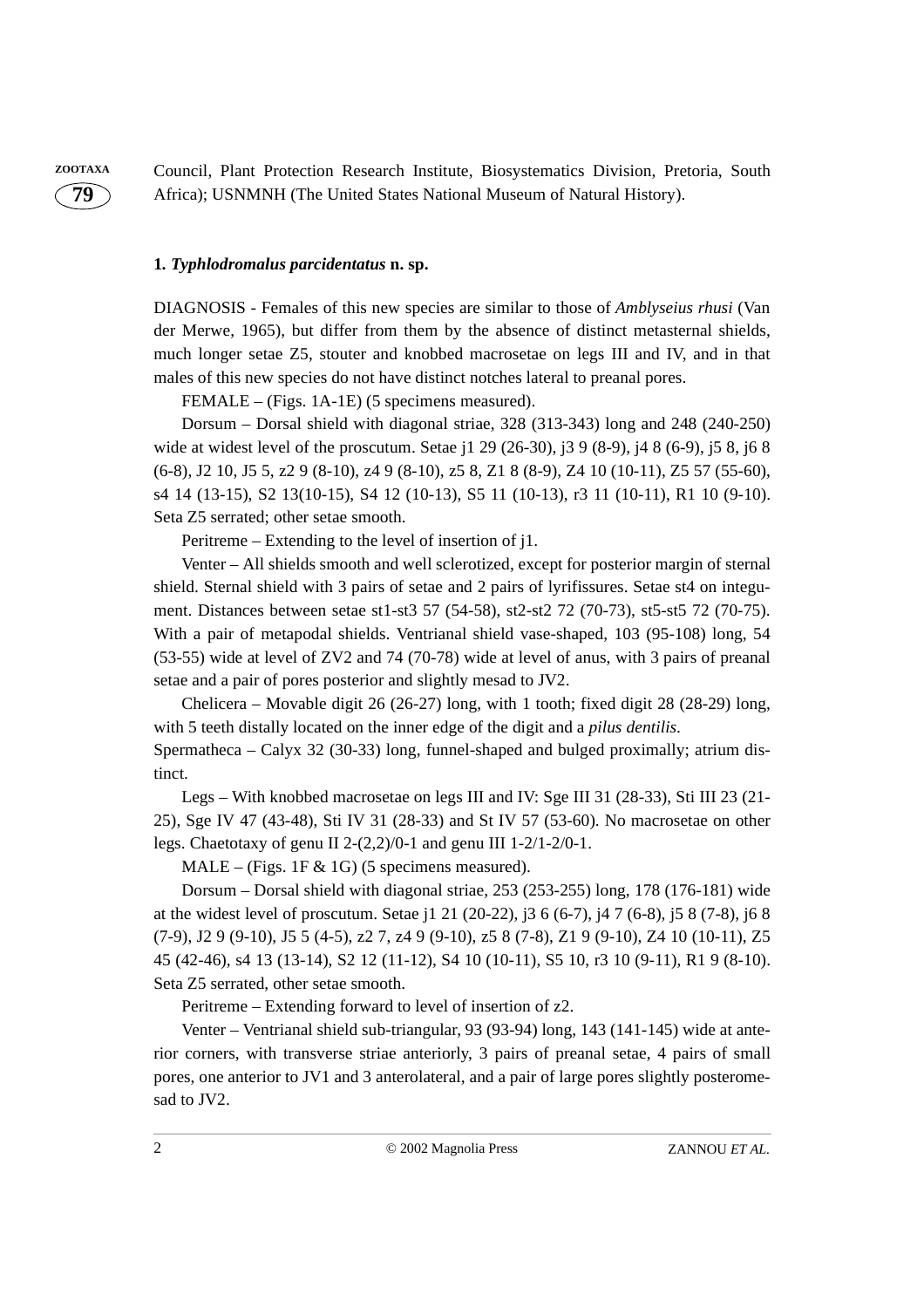Spermatodactyl – Shaft 22 (20-23) long. **ZOOTAXA** 

Legs – With knobbed macrosetae on legs III and IV: Sge III 21 (21-22), Sti III 20 (19- 20), Sge IV 33 (31-35), Sti IV 28 (28-29) and St IV 41 (41-42). No macrosetae on other legs. Chaetotaxy of genu II 2-(2,2)/0-1 and genu III 1-2/1-2/0-1.





**FIGURE 1.** *Typhlodromalus parcidentatus* Zannou, Moraes & Hanna **n. sp.** (female): A. Dorsal shield; B. Ventral surface; C. Chelicera; D. Spermatheca; E. Leg IV. (male): F. Ventrianal shield; G. Spermatodactyl.

LOCALITY AND TYPE MATERIAL – Holotype female, allotype male, 1 paratype female and 1 paratype male from *Mangifera indica*, Muecate, Mozambique, 19-IV-2000, leg. I. Zannou (ESALQ/USP); 1 paratype female and 1 paratype male, same data as holotype (IITAIM-Benin) and 1 paratype female from *Anacardium occidentale*, 2 km N. Muecate, Mozambique 19-IV-2000, leg. I. Zannou (IITAIM-Benin); 1 paratype female from *Pennisetum glaucum*, Muecate, Mozambique, 19-IV-2000, leg. I. Zannou (USNMNH).

REMARKS – The fixed digit of the chelicera of this new species is not typical for the genus *Typhlodromalus* because it has relatively few teeth, all distally located, and the inner edge is medially concave. This type of fixed digit is more typical of species in the close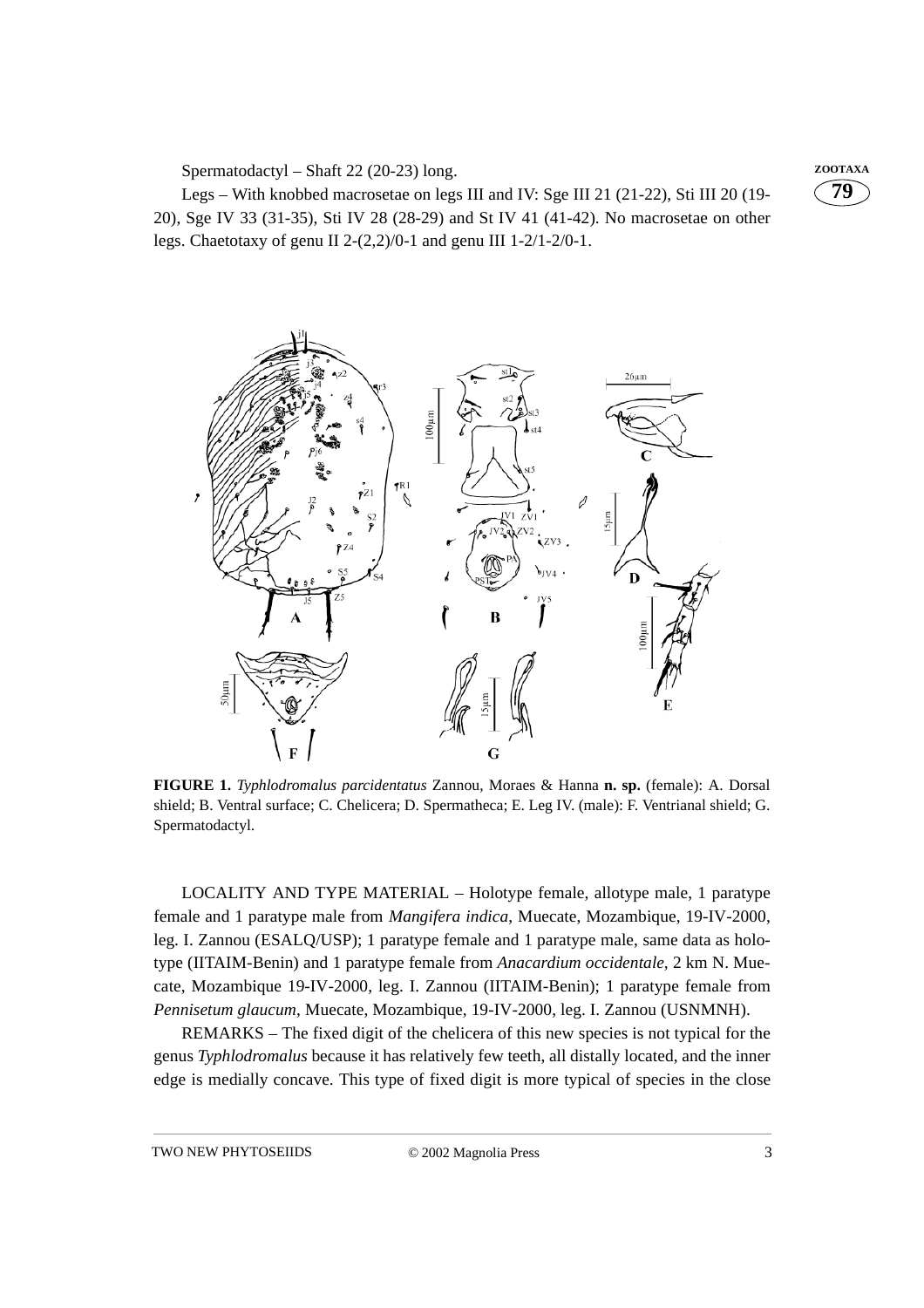

**ZOOTAXA** genus *Euseius*. This new species differs however from *Euseius* by having long peritreme and JV1 inserted on the anterior margin of the ventrianal shield.

> ETYMOLOGY – The name *parcidentatus* refers to the few teeth on the fixed chelicera of this species.

## **2.** *Typhlodromus (Anthoseius) malawiensis* **n. sp.**

DIAGNOSIS - This species is similar to *Typhlodromus* (*Anthoseius*) *praeacutus* (Van der Merwe, 1968), but differs from the latter by having, knobbed JV5 and knobbed macroseta on leg IV, and by the absence of a ventral seta on genus II.



**FIGURE 2.** *Typhlodromus (Anthoseius) malawiensis* Zannou, Moraes & Hanna **n. sp. (**female): A. Dorsal shield; B. Ventral surface; C. Chelicera; D. Spermatheca; E. Leg IV.

FEMALE – (Fig. 2) (10 specimens measured)

Dorsum – Dorsal shield imbricate, 277 (260-285) long and 154 (145-165) wide at widest level of the proscutum. Setae j1 19 (18-20), j3 24 (21-28), j4 21 (19-24), j5 23 (20-26), j6 28 (25-31), J2 32 (30-35), J5 10 (9-10), z2 21 (16-24), z3 25 (20-29), z4 28 (23-31), z5 24 (21-25), Z4 42 (38-45), Z5 51 (48-55), s4 30 (26-33), s6 33 (29-38), S2 33 (30-40), S4 33 (30-35), S5 19 (16-23), r3 26 (23-30), R1 24 (19-28). Setae Z4 and Z5 serrate; other setae smooth. Seta Z5 blunt.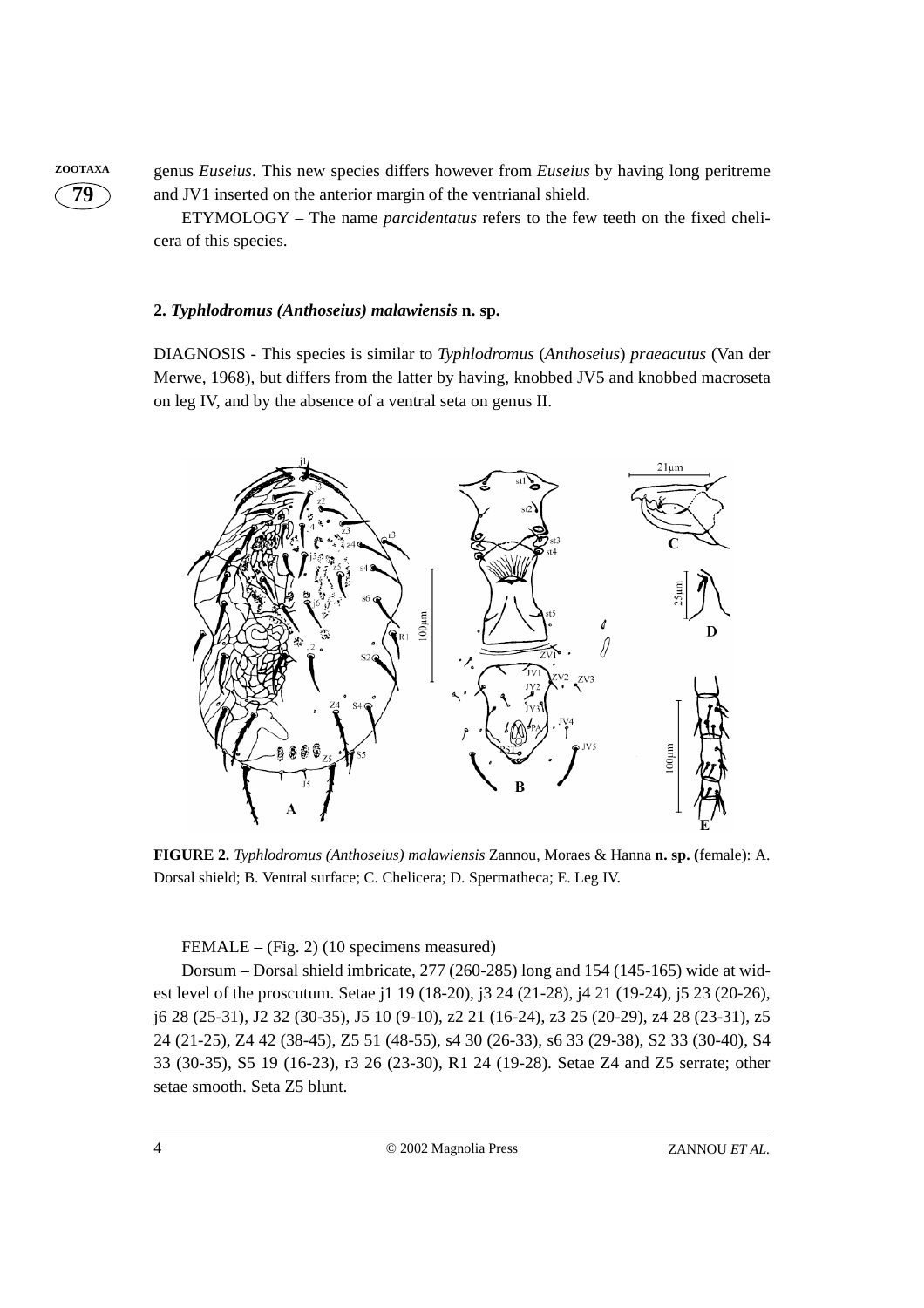Peritreme – Extending forward to the level of insertion of j1. **ZOOTAXA** 

Venter – All shields distinct and smooth. Sternal shield with a median, rounded projection on posterior margin, 2 pairs of setae and two pairs of lyrifissures. Setae st3 on pair of small shields; setae st4 on metasternal shields. Distance between setae st1-st3 56 (50-58), st2-st2 51 (48-53), st5-st5 53 (48-58). Ventrianal shield concave laterally, 88 (80-93) long, 66 (63-70) wide at level of ZV2 and 59 (54-65) wide at level of anus, with 4 pairs of preanal setae and a pair of pores posteromesad to JV2.

Chelicera – Movable digit 21 long, with 2 teeth; fixed digit 20 long, with 3 teeth and a *pilus dentilis*.

Spermatheca – Calyx 21 long, funnel shaped; atrium poorly defined.

Legs – With a single, knobbed macroseta, 19 (16-23) long, on tarsus of leg IV. Chaetotaxy of genu II 2-(2,2)/0-1; genu III 1-(2,2)/1-1.

MALE – Unknown.

LOCALITY AND TYPE MATERIAL – Holotype female from *Musa* sp., 1.3 km N Salima military camp, Malawi, 8-VII-1999, leg. I. Zannou (ESALQ/USP); 1 paratype female from *Manihot esculenta*, 10 km SSE Chiweta, Malawi, 6-V-2000, leg. I. Zannou (ESALQ/USP); 2 paratype females from *Manihot esculenta*, 10 km SSE Chiweta, Malawi, 6-V-2000, leg. I. Zannou (IITAIM-Benin); 3 paratype females from *Ficus exasperata*, 7.3 km SSE Chiweta, Malawi, 5-V-2000; leg. I. Zannou (IITAIM-Benin); 1 paratype female from *Psidium guajava*, 10 km N Salima military camp, Malawi, 8-V-2000, leg. I. Zannou (ARC-PPRI); 1 paratype female from *Piliostigma thonningii*, 2.3 km N Salima military camp, Malawi, 8-VII-1999, leg. I. Zannou (USNMNH); 1 paratype female from *Trichodesma zeylanicum*, 2.3 km N Salima military camp, Malawi, 8-VII-1999, leg. I. Zannou (USNMNH).

ETYMOLOGY: The name *malawiensis* refers to the country where the type specimens were collected.

## **Acknowledgements**

The authors wish to thank G. Goergen and P. Neuenschwander (International Institute of Tropical Agriculture, Cotonou, Benin), E. Ueckermann (Agricultural Research Council, Plant Protection Research Institute, Biosystematics Division, Pretoria, South Africa) and S. Kreiter (Ecole National Supérieur Agronomique, Montpellier, France) for their critical review of the manuscript. This research was financed through a PhD fellowship to I.D.Z. from IITA core donors, and with grants to IITA from the International Fund for Agricultural Development (IFAD) and the Danish International Development Agency (Danida). This is publication # 02/060/JA of the International Institute of Tropical Agriculture.